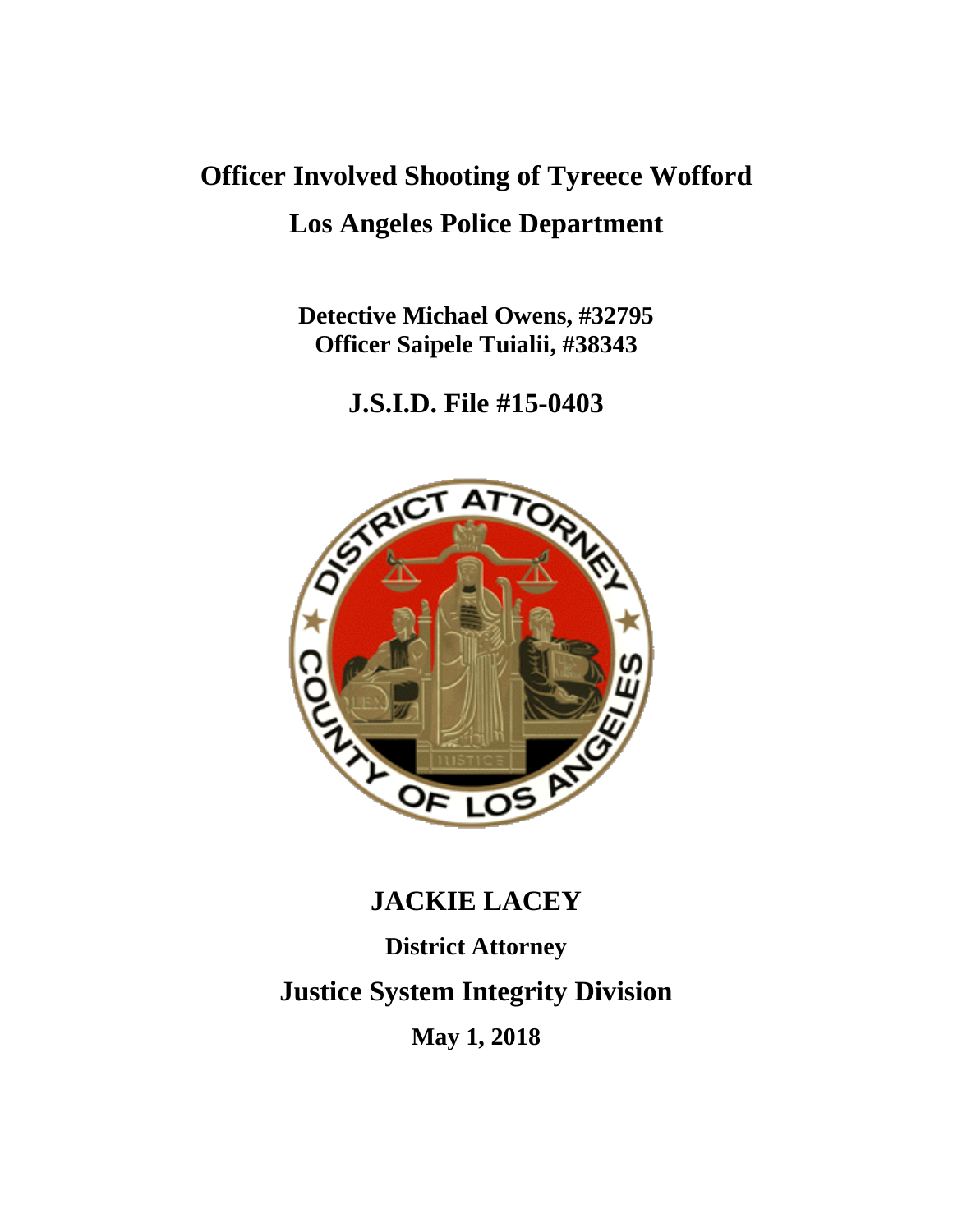### **MEMORANDUM**

| TO:             | <b>COMMANDER ALAN HAMILTON</b><br>Los Angeles Police Department<br>Force Investigation Division<br>100 West First Street, Suite 431<br>Los Angeles, California 90012 |
|-----------------|----------------------------------------------------------------------------------------------------------------------------------------------------------------------|
| FROM:           | <b>JUSTICE SYSTEM INTEGRITY DIVISION</b><br>Los Angeles County District Attorney's Office                                                                            |
| <b>SUBJECT:</b> | <b>Officer Involved Shooting of Tyreece Wofford</b><br>J.S.I.D. File #15-0403<br>F.I.D. File #F065-15                                                                |
| DATE:           | May 1, 2018                                                                                                                                                          |

The Justice System Integrity Division of the Los Angeles County District Attorney's Office has completed its review of the August 6, 2015, non-fatal shooting of Tyreece Wofford by Los Angeles Police Department (LAPD) Detective Michael Owens and Officer Saipele Tuialii. It is our conclusion that Detective Owens and Officer Tuialii used reasonable force in self-defense and defense of others.

The District Attorney's Command Center was notified of this shooting on August 6, 2015, at approximately 3:21 p.m. The District Attorney Response Team responded to the location. They were given a briefing and walk-through of the scene by LAPD Lieutenant Damian Gutierrez.

The following analysis is based on reports, recorded interviews, videos and photographs submitted to this office by the LAPD's Force Investigation Division and the preliminary hearing testimony of Detective Owens and Officer Tuialii. The departmentally compelled statements of Detective Owens and Officer Tuialii were not considered in this analysis.

#### **FACTUAL ANALYSIS**

On August 6, 2015, at approximately 2:35 p.m., Tyreece Wofford and Sylvester Leverett ran together out of an alleyway to the corner of Central Avenue and 91st Street in the City of Los Angeles, where a Louisiana Fried Chicken was open for business. Wofford was armed with a handgun and Leverett was armed with an assault rifle. Surveillance video from the store captured Wofford running to the north side of the store and pointing his handgun toward the business, before putting his handgun into the pocket of his pants and walking to the front of the store.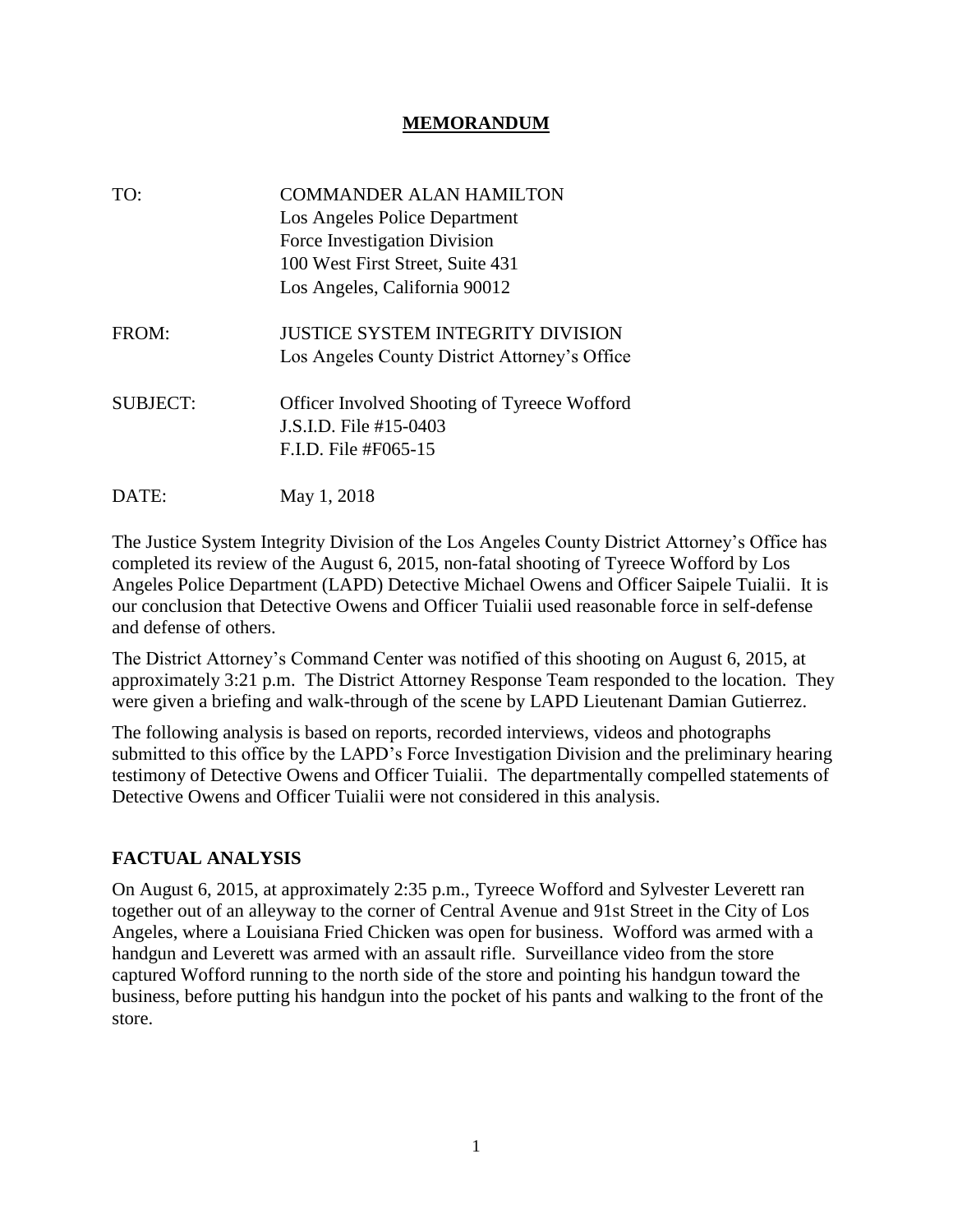

*Figure 1: Wofford ran to Louisiana Fried Chicken and pointed his gun toward the restaurant.*

Wofford stood by while Leverett displayed his rifle to the occupants of a car while they were waiting for their food in the drive through lane. The car sped away, and Leverett fired at the car one time with his rifle.

While Leverett was shooting at the fleeing car, Wofford was menacing patrons of the store who were waiting for their orders. A man and woman left the store and Wofford followed. As the man attempted to walk away, Wofford charged after him, pointed his handgun, and shot at the man one time. The man fell into Central Avenue in front of the restaurant.<sup>1</sup>



*Figure 2: Wofford shot at a man who was at the restaurant. Wofford is circled in red and the victim in yellow.*

<sup>1</sup> The man who fell into the street was not struck by Wofford's gunfire. He left the scene and was only later identified by detectives. One shell casing was found on the sidewalk where Wofford fired his weapon. That casing matched the weapon Wofford dropped at the scene of the subsequent officer involved shooting.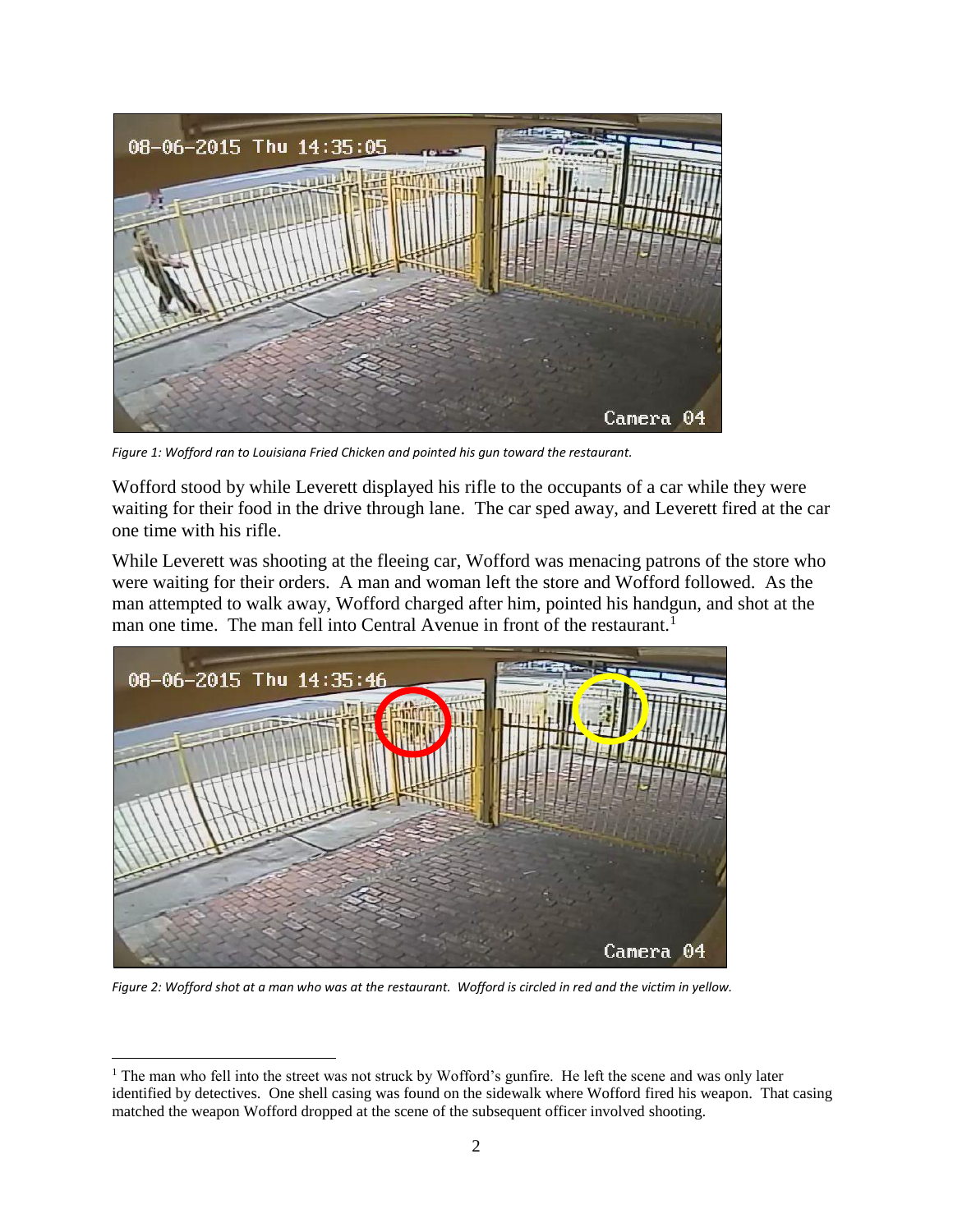While this was happening, a group of LAPD officers were conducting unrelated surveillance in the 900 block of East 91st Street in the City of Los Angeles. The officers were split into three teams and were in three different unmarked, undercover, police vehicles. Officer Saipele Tuialii was driving a silver Nissan Altima and Detective Michael Owens and Officer Joshua Fluty were riding in the rear passenger seats of that vehicle, with Owens seated behind Tuialii on the driver's side.

Tuialii was driving the undercover car southbound on Central Avenue approaching 91st Street, when he observed Wofford standing on the corner and shooting at the man who fell into the street on Central Avenue. He immediately alerted his partners to what he saw, and watched as Wofford, still holding a handgun, ran westbound on 91st Street and into an alleyway. Tuialii drove into the alleyway, following Wofford.



*Figure 3: After shooting at a man, Wofford ran west on 91st Street and into a northbound alley with a handgun in his right hand.*



*Figure 4: Officers in an undercover police car followed Wofford into the alley. Wofford is circled in red.*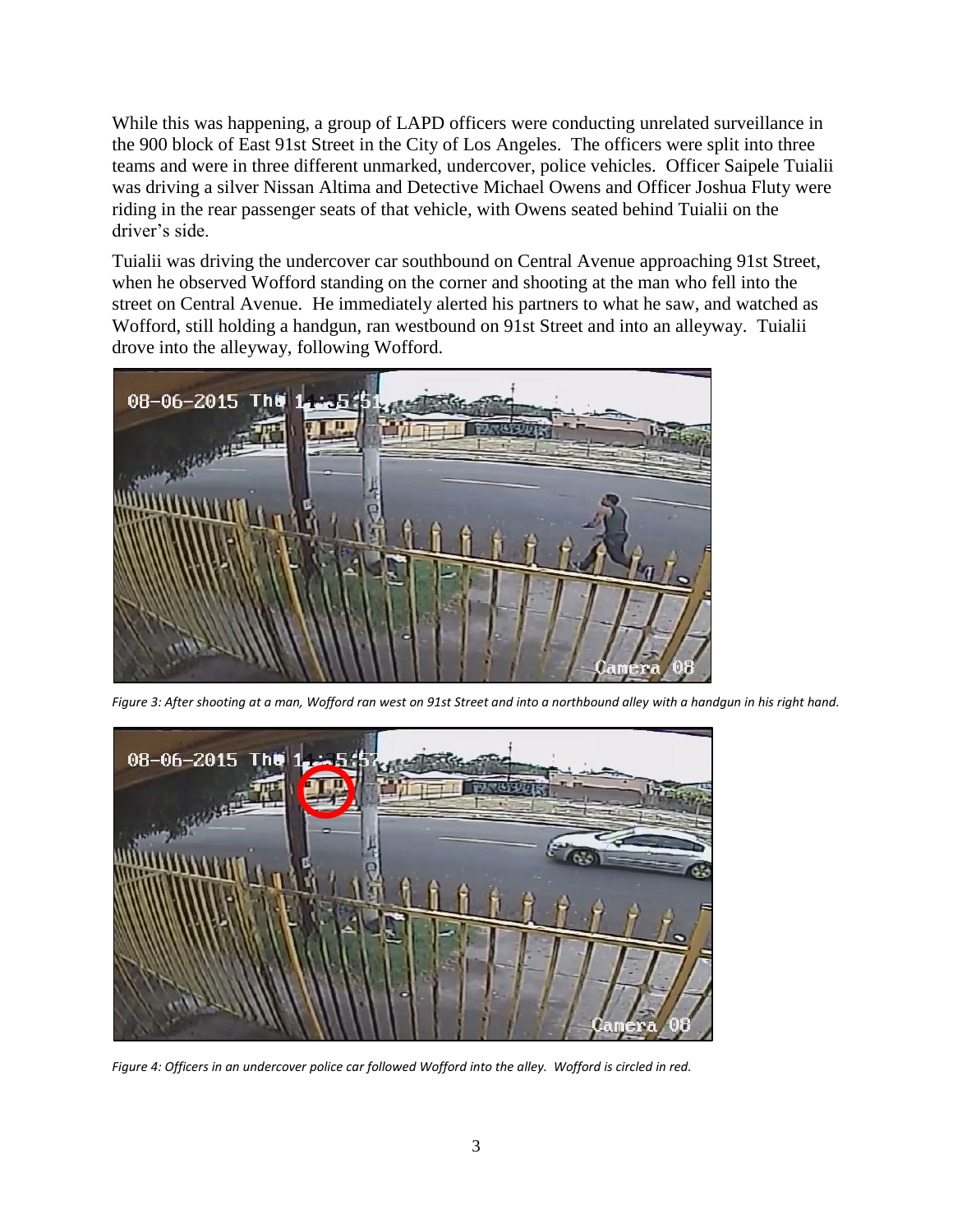Wofford ran north in the alley and then turned west into an adjoining alley. When he got to the rear of East 91st Street, he jumped over the fence which separated the property from the alley. However, once he got to the top of the fence and swung his legs over, his belt became caught and he was stuck on the fence with his torso above the top of the fence, and his legs hanging above the ground.



*Figure 5: Officers reenacted the approximate locations of Owens (to the left) and Wofford (on the fence) at the time Owens shot.*

Tuialii watched as Wofford hopped the fence and stopped the car immediately next to it.<sup>2</sup> As he was putting the car into park, he looked up and saw a gun pointed at his window. He yelled, "Gun!" and fired his duty weapon one time through the driver's side window of the car. The window shattered but stayed in place and he was not able to see anything else. Tuialii heard a gunshot and thought Wofford was returning fire, so he ducked.

Owens, who because of his seating position in the back seat had a more limited view of what Wofford was doing, saw Wofford jump toward a fence just before he heard Tuialii yell, "Gun!" followed by the sound of a gunshot. He jumped out of the car and saw Wofford at the top of the

 $2$  Owens and Tuialii gave compelled statements to investigators. Those statements were not reviewed. Their description of the shooting is derived from their testimony at a preliminary hearing in the case of People v. Wofford, et al., case number TA137901. Wofford entered a guilty plea in exchange for a prison sentence of 14 years and 8 months. Leverett was charged and convicted of crimes unrelated to the officer involved shooting.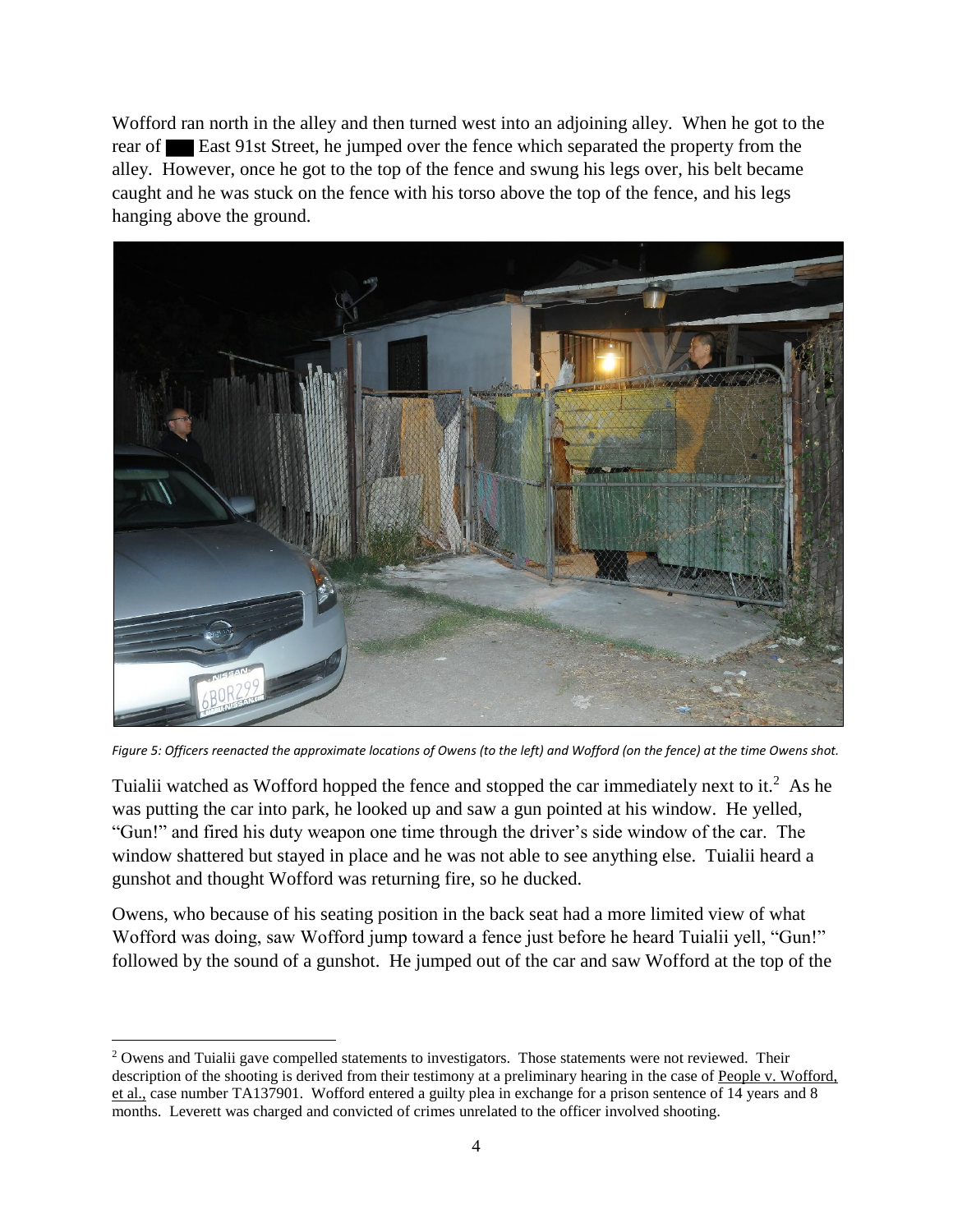fence, looking at him, and holding a gun in his outstretched hand. In response, Owens fired three shots and Wofford dropped his gun.



*Figure 6: Wofford admitted to carrying a Lorcin .380 caliber semiautomatic pistol which was recovered on the ground under him.*

Wofford was struck three times by bullets fired by the officers. He suffered wounds to his right shoulder, his right knee and a grazing wound to his left flank. After Wofford was shot, officers realized his pants had gotten caught on the fence when he attempted to climb over it. Wofford's pants were cut off to release him from the fence, and he was transported to the hospital where he was treated for his wounds. He was released shortly thereafter, and booked into jail.

A Lorcin .380 caliber semiautomatic handgun was recovered from the ground near the fence where Wofford was caught. It was examined and found to be unloaded. A .380 caliber shell casing was located on the sidewalk where Wofford shot at the man outside the Louisiana Fried Chicken. That casing was examined and determined to have been fired from the recovered handgun.

There were no non-officer witnesses to the officer involved shooting; however, the resident of the property where the shooting occurred recorded a portion of the incident on his phone. The recording captured the voices of Wofford and an officer immediately after the shooting.<sup>3</sup> Wofford can be heard saying, "I didn't do nothing!" and an officer responds, saying, "You pointed a fucking gun at me!" Wofford replied, "I didn't know who you was."

<sup>&</sup>lt;sup>3</sup> The resident was recording video, but was inside the home and did not capture any images of the event.